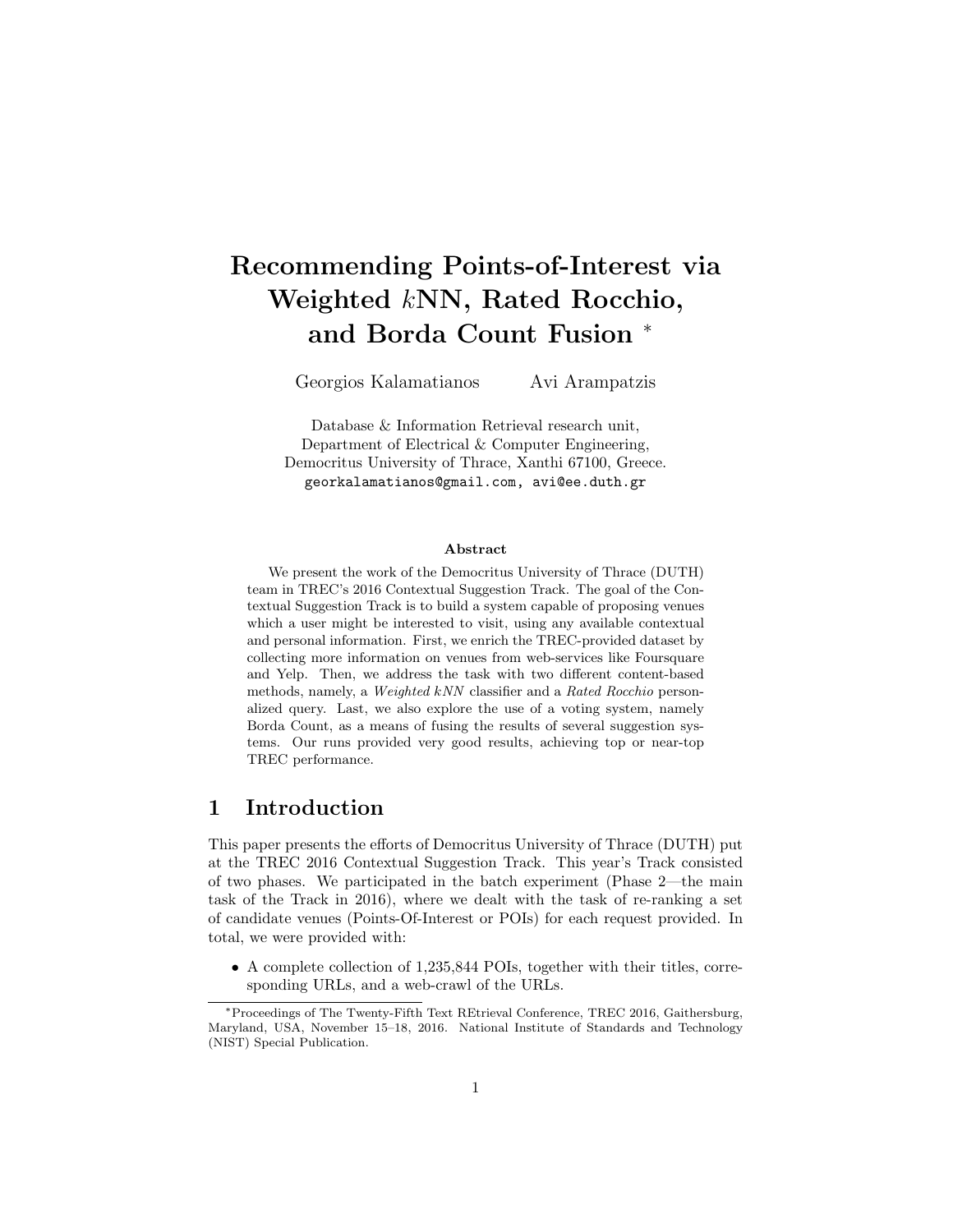• A set of 442 requests made by 238 users. TREC eventually evaluated 58 requests made by 27 users.

Each provided request contained information about the user and the context in which the request was made. Specifically, each request was associated with:

- A user profile containing:
	- The user's age and gender (both optional).
	- A set of venues (either 30 or 60) that the user had rated at a scale of 0–4 (4=strongly interested, 3=interested, 2=neither interested or uninterested, 1=uninterested, 0=strongly uninterested) and also (optionally) assigned a set of tags from a controlled vocabulary (e.g. Bar-hopping, Desert, Live Music, etc.).<sup>1</sup>
- A context containing:
	- General location information about where the request was made (city, state, latitude and longitude).
	- The type of trip (business, holiday, other).
	- The intended duration of the trip (day trip, night out, weekend, longer).
	- The type of group that the user is traveling with (alone, friends, family, other).
	- The season in which the request was made (summer, winter, etc.).
- A set of candidates to re-rank, at the specified location of interest.

Taking all these under consideration, we were asked to re-rank the set of candidates to fit the user's preferences/profile and context. More information about the dataset and the Track's guidelines can be found online.<sup>2</sup>

We mainly focused on using the information from the users' preferences. First, we enriched the POI dataset with more information about each useful-forthe-experiments venue (i.e. all unique POIs in user-preferences and candidates) using both the TREC-provided web-crawl and the venue profiles we located in Foursquare<sup>3</sup> and Yelp<sup>4</sup> web services. We then built a suggestion model based on a Weighted kNN classifier, and another based on an adaptation of Rocchio's formula for relevance feedback, we call Rated Rocchio. Finally, we explored the use of the Borda Count voting system to combine the results of the two aforementioned models.

 $^1\rm{The\ full\ set}$  of possible tags:  ${\tt https://github.com/akdh/csttools/blob/master/tags.csv}$ <sup>2</sup>https://sites.google.com/site/treccontext/trec-2016

 $^3$  www.foursquare.com

 $4$ www.yelp.com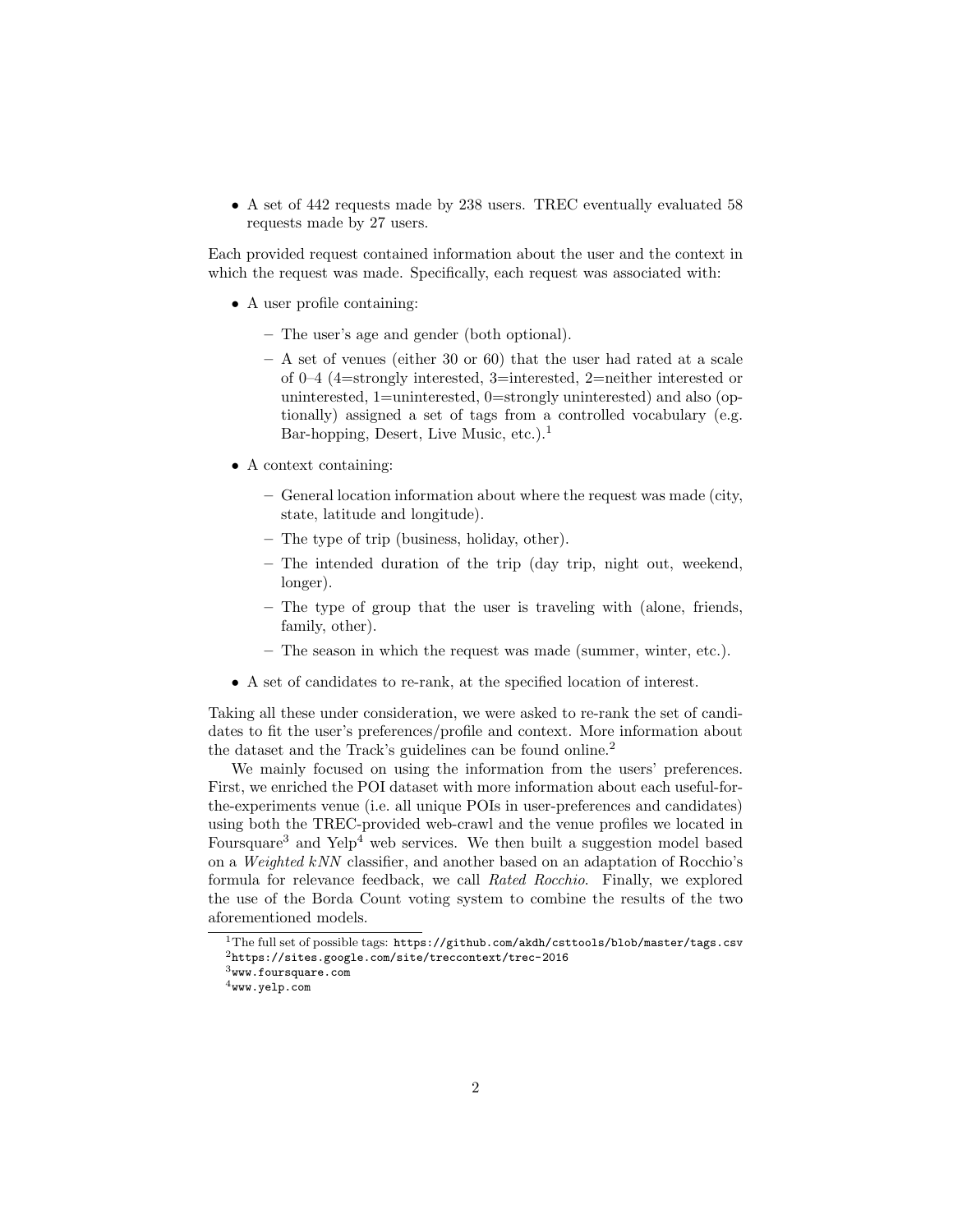## 2 Dataset Enrichment

Firstly, we identified the venue IDs that are useful to the experiments, namely, the set of IDs that constitute the preferences of the users and the candidate suggestions for all requests. We then proceeded to collect data about this set of venues using both the provided URLs and searching for the corresponding profiles in the web services Yelp and Foursquare. The TREC-provided URLs correspond to either the official web-page of the venue or its profile in a related web service. For each case, we proceeded in a different way.

### 2.1 URLs

For participants' convenience, TREC provided a set of web-crawls relieving us from performing this task ourselves. Instead, we processed the provided dataset, searching for the set of useful URLs we identified earlier. We then collected the meta-tags description, title and keywords for each POI. We ignored any other text present for two reasons. First, we found that a significant percentage of home-pages consist of some type of multimedia (thus also setting these venues at a disadvantageous point), and second, we found that home-pages that do contain text, contain an inherently uninformative content such as slogans, directions, etc.

#### 2.2 Web-services

A significant percentage of the provided URLs correspond to a web-service profile, most of which are Yelp or Foursquare profiles. Some URLs are TripAdvisor links but the service explicitly prohibits the systematic data collection for research purposes, and the rest of the URLs which point to other similar services constitute a very small percentage so we treat them as simple URLs as explained above.

We attempted to match all venues to both Yelp and Foursquare profiles. Specifically:

- For URLs that corresponded to Yelp profiles, we used the exact coordinates provided by the web service's profile and the name of the venue, and submitted this information to Foursquare's search API to match the venue to a Foursquare profile. We then worked in the reverse way to match venues with Foursquare URLs to Yelp profiles.
- For the rest of the URLs, we attempted to match the venue to both Yelp and Foursquare profiles via the web services' search APIs using the name of the venue and the general location information.

For the venues that we successfully matched to any or both web-services' profiles, we collected and saved the complete profiles for later use.

Our final dataset of Foursquare and Yelp profiles is summarized in Table 1. We see that for more than 85% of the useful-to-the-experiments POIs (i.e. the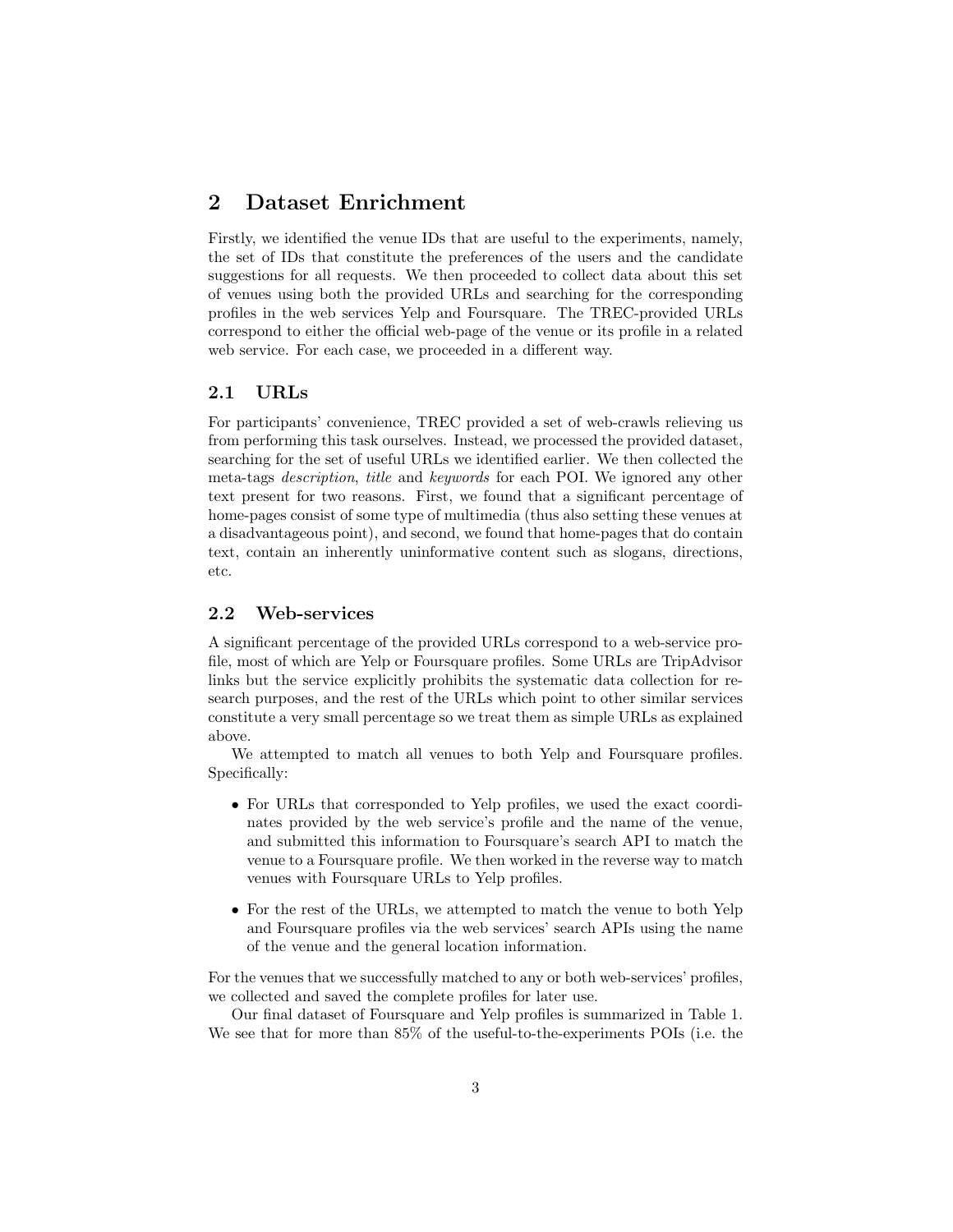| Table 1: Web-service collection statistics |  |  |
|--------------------------------------------|--|--|
|--------------------------------------------|--|--|

| Unique Candidates                              | 18,752 |
|------------------------------------------------|--------|
| Unique Preferences                             | 60     |
| Union of the above                             | 18,808 |
| Yelp profiles                                  | 15,295 |
| Foursquare profiles                            | 15,741 |
| POIs with at least 1 of 2 web service profiles | 16,680 |
| POIs with both profiles                        | 10,100 |

union of POIs in all user profiles and candidate POIs in all requests), we obtained at least a Yelp or Foursquare profile; that is a very good coverage. In the future, we will make these extra data available online, to accompany and enrich the TREC data.

## 3 Suggestion Processing

In order to provide suggestions for each request, we revisited and revised the two methods we first used in DUTH's TREC 2013 participation [2], which were also used in [3, 4], while we also attempted to combine their results using a voting system.

#### 3.1 Suggestion Model based on a Weighted kNN Classifier

Based on the kNN Classification method [1], we attempted to predict a user rating for each candidate venue based on the actual user ratings of the  $k$  neighbors semantically nearest to the candidate. We then ranked the candidate venues based on the predicted rating. Specifically, we proceeded as following:

- *Indexing*: We generated an index per user, containing the data collected for each user preference. This data consisted of a bag-of-words containing the metadata (description, title, keywords), the Foursquare profile data (description, title, tags, phrases), and the Yelp profile data (description, *category, title*). For indexing, we used Indri version  $2.2<sup>5</sup>$  with default settings, except that we enabled the Krovetz stemmer, as suggested in [3].
- *Query Generation*: We generated a query for each candidate venue which consisted of a bag-of-words containing the meta-data, the Foursquare profile, and the Yelp profile data, as used in the index.
- Rating Candidates: For each candidate venue, we submitted its generated query to the corresponding user index which returned the list of the user's preferences scored for their semantical similarity to the candidate venue.

 $5$ www.lemurproject.org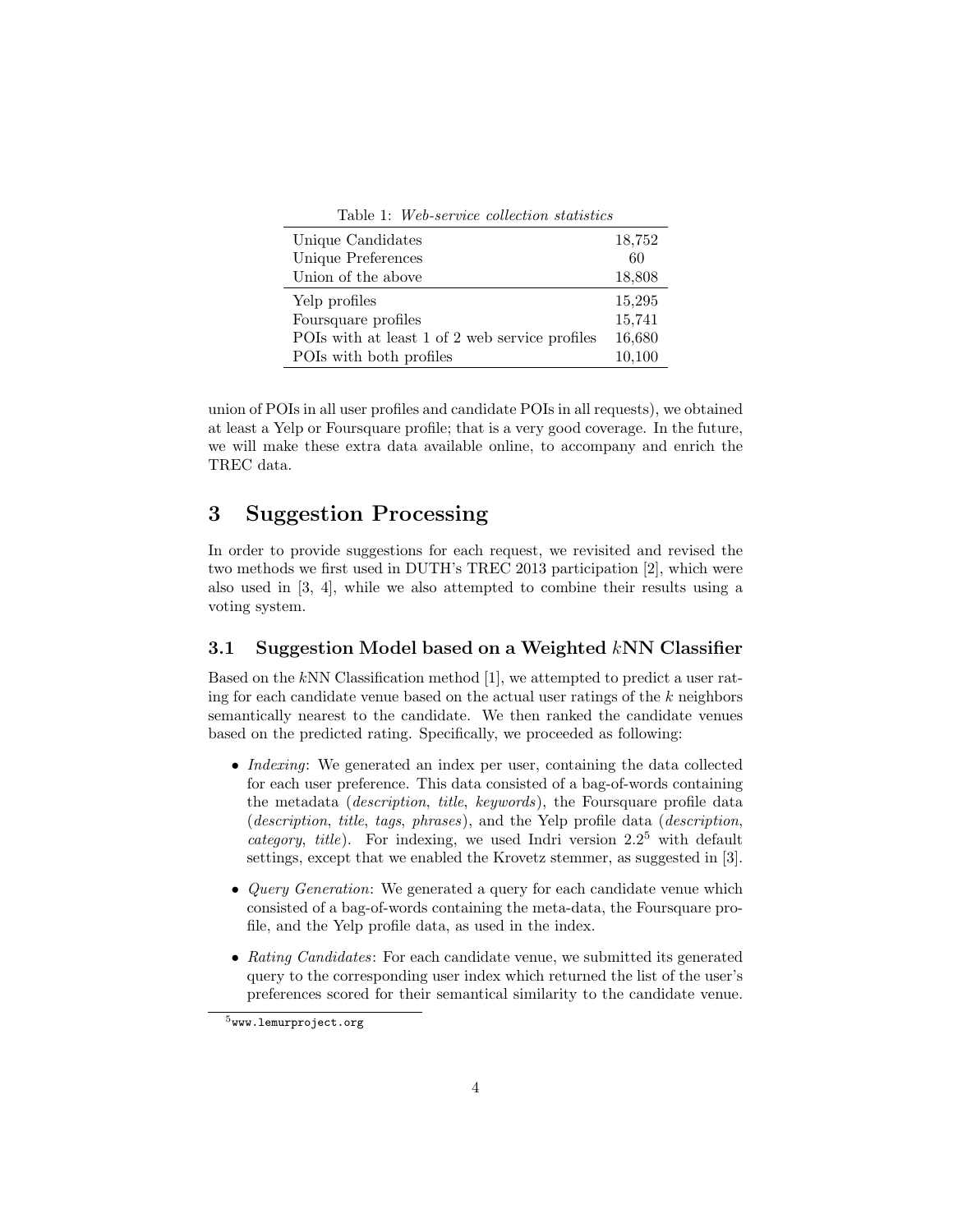To compute a rating p for the candidate, we used a weighted average of the nearest neighbor ratings as proposed in [2]:

$$
p = \frac{\sum_{i=1}^{k} s_i R_i}{\sum_{i=1}^{k} s_i},
$$
\n(1)

where k is the number of the examined nearest neighbors,  $s_i$  is the tf-idf similarity value between the candidate and its  $i$ -th neighbor (we enabled Indri's tf-idf retrieval model for that), and  $R_i$  is the user's rating for the i-th neighbor.

We used  $k = 7$ , since for some candidates Indri returned no more than 7 similar venues. This is because Indri does not return listings that bare no similarity (i.e. no common keyword) to the query.

#### 3.2 Suggestion Model based on a Rated Rocchio Method

In this model, we attempted to create a personalized query per user. This query consisted of terms weighted via a custom version of Rocchio's formula usually employed for relevance feedback [6]. The model is summarized in the following steps.

- *Indexing*: We generated an index per context, containing all available POIs in the area of interest (i.e. the general location where the request was made). As in the kNN-based model, these data consisted of a bag-of-words containing the metadata (description, title, keywords), the Foursquare profile data (description, title, tags, phrases), and the Yelp profile data (description, category, title).
- Query Generation: Let  $D_i = \langle d_{i,1}, d_{i,2}, ..., d_{i,M} \rangle$  be a training example (a rated venue), where  $M$  is the number of terms in the training set of all preferences of a user. The  $d_{i,j}$  is the weight of j term in the  $D_i$ . The term weight was calculated as  $d_{i,j} = 1 + log(f_{i,j})$  where  $f_{i,j}$  is the frequency of appearance of the *j*-th term in  $D_i$ . We used a tf-only weight as the inclusion of an idf term did not improve our preliminary experiments with last year's dataset. We then used the following formula to calculate the personalized user query  $\vec{Q}$ , where  $R_j$  is the set of vectors (training examples) of the user's preferences rated as  $j$ :

$$
\vec{Q} = \sum_{j=0}^{4} \left( (j-2) \frac{1}{|R_j|} \sum_{\vec{D} \in R_j} \vec{D} \right).
$$
 (2)

In this way, we regarded ratings of  $j = 2$  as neutral, 3 and 4 as positive, and 0 and 1 as negative.

Finally, we generated the query by creating a list of the terms together with their calculated weights. For example, using the Indri Query Language notation: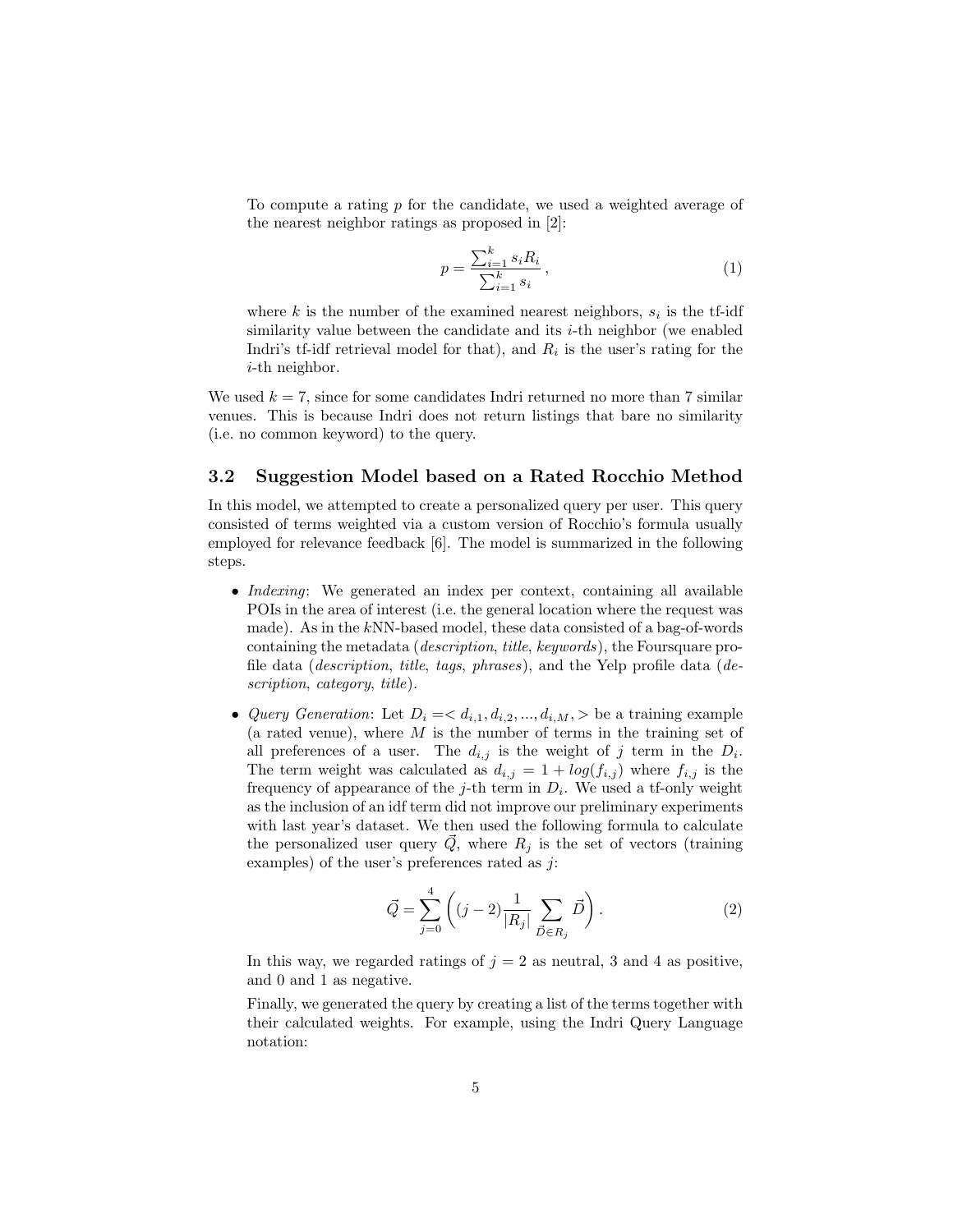$\#weight(1.5 \; restaurant \; 1.2 \; steak \; ... \; 0.2 \; good)$ 

We also applied a cut-off threshold of 20 highest weighted terms for each query to achieve a more precise query.

• Rating Candidates: We submitted the generated query to the context index, that is, the index containing all the POIs in a context that the user is interested in. From the returned list of venues, ranked by similarity to the query (here, we used Indri's default Language Model for retrieval/ranking), we filtered out the venues that did not belong to the set of candidates of the request, and suggested the rest in their ranked order.

Note that while the Weighted kNN method of Section 3.1 predicts ratings, the Rated Rocchio method as defined here does not predict ratings but ranks the candidates—there are no guarantees that even the first ranked POI would correspond to a higher-than-neutral rating.

#### 3.3 Suggestion Fusion via Borda Count Election

We investigated the use of election methods as a means to fuse the results produced by the two separate suggestion methods. We employed the Borda Count election method, which originates from social theory in voting and has been previously used as a fusion method of separate retrieval systems, e.g. [5]. For that purpose, we used the lists of suggestions as ballots and each model as a voter.

Specifically, for each suggestion of rank r, we assigned a score  $p = n - r$ where *n* is the number of candidates. Although other formulas such as  $p =$  $n-(r-1)$ , and  $p=\frac{1}{r}$  are frequently used,  $p=n-r$  provided the best results in preliminary experiments with last year's dataset. We then added the  $p$  scores of each candidate for both methods and re-ranked the list of suggestions based on the final score.

We can summarize the function of the Borda Count method in the following formula:

$$
s_i = \sum_{j=1}^{m} (n - r_{i,j}),
$$
\n(3)

where  $s_i$  is the final score of candidate i, m is the number of combined voters (two in our case),  $r_{i,j}$  is the rank of candidate i according the j voter/method, and  $n$  is the number of candidates.

## 4 Experiments & Results

In this section, we present the experimental evaluation of our proposed methods. First, we present the official evaluation measures, and then our official runs and results. Some extra runs are also presented, since we found a bug in our system which influenced two out of our three officially submitted runs.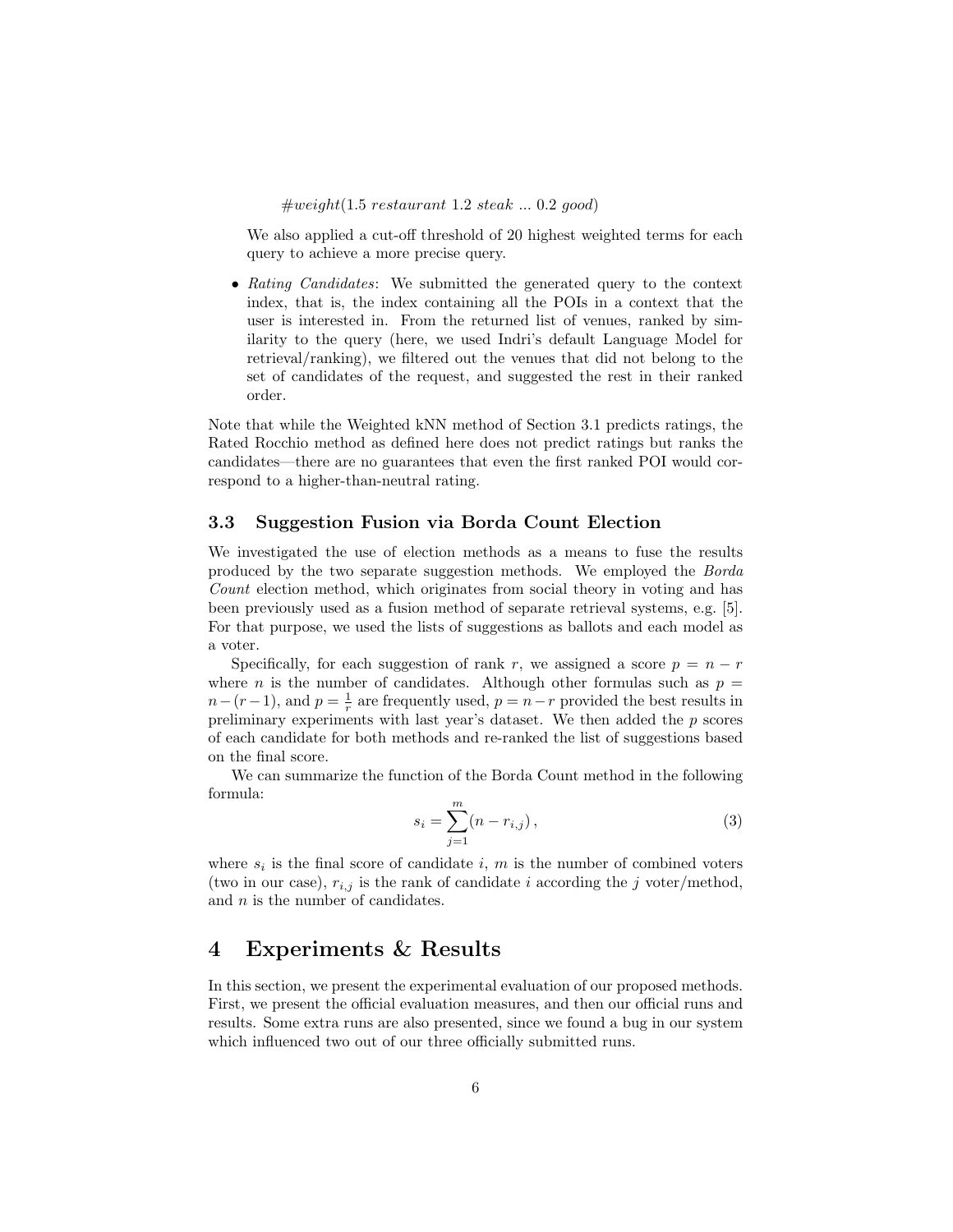#### 4.1 Evaluation Measures

The suggestions were evaluated according to the NDCG@5, P@5, and MRR measures, macro-averaged over all the requests. The definitions of these measures are:

- Normalized Discounted Cumulative Gain at 5 (NDCG@5): A measure that employs a gain factor to take into account the position in which each relevant suggestion was returned, as well as its relevance score (rating) according to the qrel file (ground truth).
- Precision at Rank 5 (P@5): The fraction of relevant suggestions within the top-5 results.
- Mean Reciprocal Rank (MRR): Average, inverse rank of the first relevant suggestion.

Note that all the above measures are sensitive to early precision, due to the narrow rank cut-offs (5) in NDCG and Precision, and the rank position of only the first relevant result in MRR. Consequently, they model a user with a mobile device, with potentially limited screen space where only five suggestions can be displayed simultaneously (NDCG@5, P@5), or with available time to visit only single POI (MRR).

#### 4.2 Official Runs & Extras

In this year's Track, 13 teams participated in Phase 2 experiments with a total of 30 runs (including our team). We submitted three official runs:

- DUTH knn, with the Weighted kNN method described in Section 3.1.
- DUTH rocchio, with the Rated Rocchio method described in Section 3.2.
- DUTH bcf, a fusion of the two previous runs with the Borda Count method described in Section 3.3.

Unfortunately, we later found a bug in DUTH knn which hurt its effectiveness; this also invalidates the fused DUTH bcf run. The results of our official runs, as well as the de-bugged ones (with an asterisk), are presented in Table 2.

Our best performing official run is DUTH rocchio, which came up as the 1st best run in NDCG@5 of all participants, while it also achieved the 2nd and 4th positions in MRR and P@5, respectively. Unfortunately for us, the bug we found in the official DUTH\_knn run was proved too costly; the de-bugged DUTH\_knn\* run surpasses DUTH rocchio in NDCG@5, so it would have been another 1st best. Also, its P@5 and MRR are considerably better, now comparable to DUTH\_rocchio.

The official DUTH<sub>L</sub>bcf is invalid, since it is based on the buggy DUTH<sub>knn</sub>; consequently, we see no value commenting on it. Concerning the de-bugged DUTH bcf\*, which fuses DUTH knn\* and DUTH rocchio, it achieves a slightly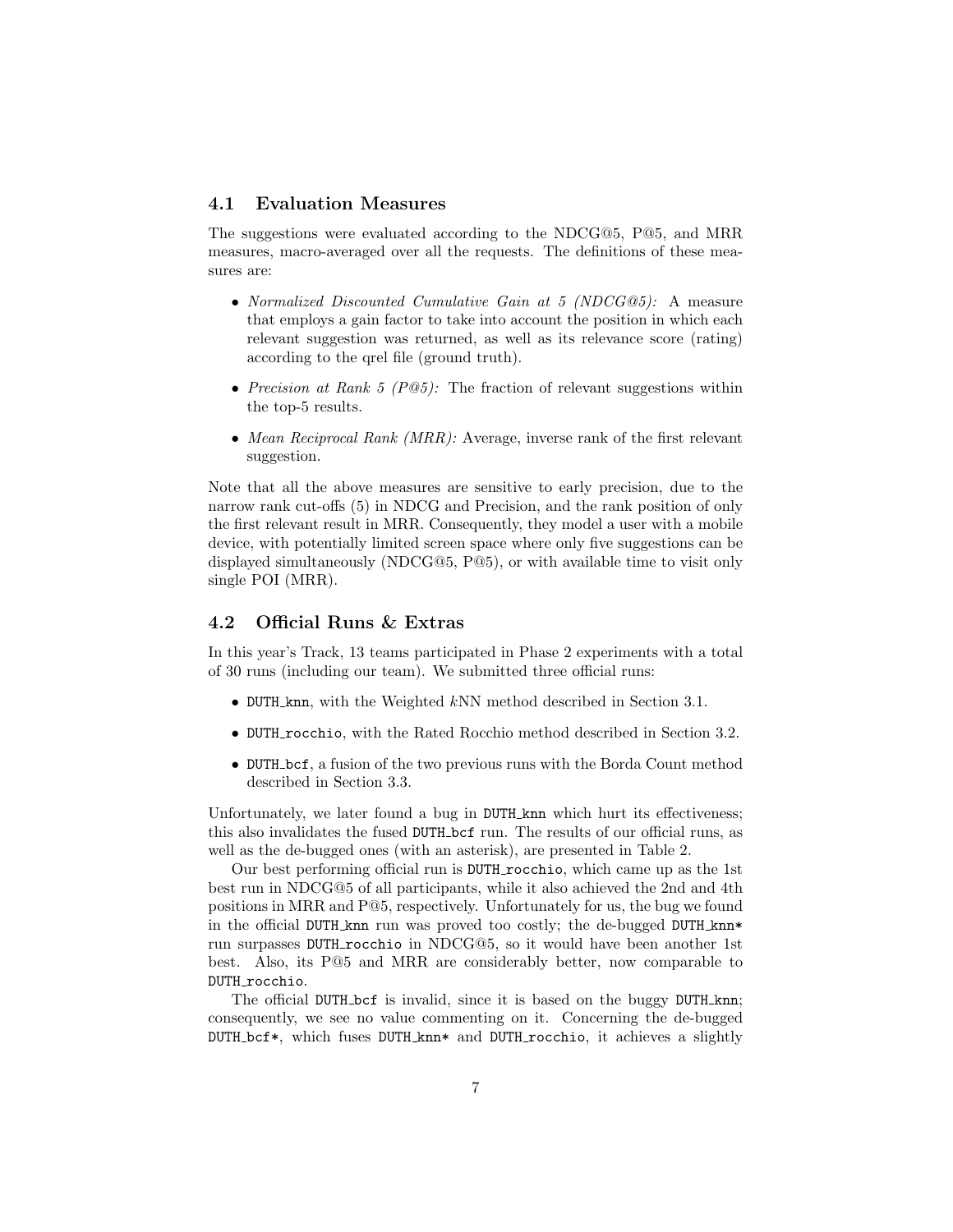Table 2: Effectiveness of official and de-bugged (with an asterisk \*) runs, and official run rank positions (in parentheses) within the 30 submitted runs by all participants. Best effectiveness per measure is in bold typeface.

|              | NDCG@5   | P@5      | MRR.      |
|--------------|----------|----------|-----------|
| DUTH_knn     | .3116(7) | .4345(8) | .6131(10) |
| DUTH knn*    | .3388    | .4690    | .6697     |
| DUTH_rocchio | .3306(1) | .4724(4) | .6801(2)  |
| DUTH_bcf     | .3259(4) | .4724(4) | .5971(13) |
| DUTH_bcf*    | .3232    | .4552    | .6165     |

worse performance in NDCG@5 and P@5 than both runs it combines, and worse in MRR. Thus, ranked-based fusion does not seem like a promising method in this dataset and measures, although our preliminary experiments with last year's data had shown otherwise.

The TREC official evaluation provided also some additional measures beyond the above three. In these additional measures, DUTH rocchio achieved the 1st best NDCG, 5th MAP, 4th bpref, 2nd P@10, and 3nd Rprec. Thus, the Rated Rocchio method can also be effective under a variety of use cases beyond earlyprecision mobile applications. Ironically, the invalid DUTH bcf achieved the 1st best MAP, bpref, and Rprec, which may indicate that ranked-based fusion may be more suitable for use cases not too sensitive to early precision. We have not yet evaluated the de-bugged DUTH knn\* and valid DUTH bcf\* using the additional measures.

## 5 Conclusions

In this year's Track, we further developed and built upon the two methods we first presented in Contextual Suggestion 2013. Specifically, we fine-tuned them using last year's data (2015), and made an attempt to combine/fuse their results as a third method.

The first method was based on a Weighted kNN classifier. We issued a candidate venue as a query to an index of all user's rated venues, and predicted its rating by taking the weighted average of the ratings for the 7 most semantically similar rated venues, weighted by their tf-idf score. The second method was based on a Rocchio-like method we developed for multi-graded relevance environments, called Rated Rocchio. Using a user's rated venues as training examples, we built a personalized query for the user. Specifically, we built a centroid per rating and combined/added those using their corresponding ratings as contributing factors, offset by 2 so as ratings 0 and 1 provided negative feedback with -2 and -1 weights, respectively. Rating 2 was eliminated as neutral. The Rated Rocchio query was run on an index with the POIs in the area of interest in order to rank the candidates. The third method fused the results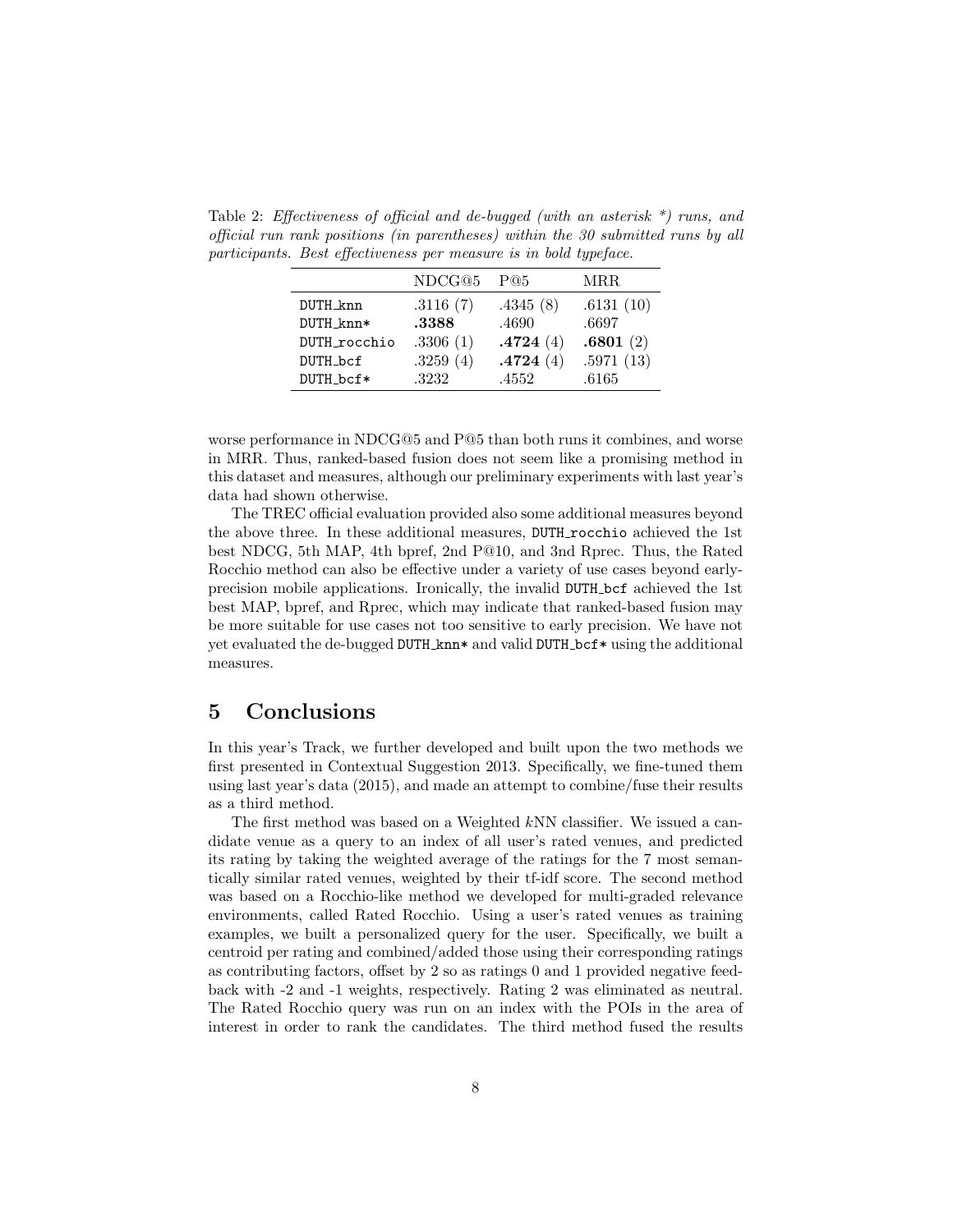produced by the first two suggestion methods. We employed the Borda Count election method, which originates from social theory in voting. In summary, we are satisfied again with our performance this year, since our runs achieved top or near-top TREC effectiveness.

In the future, further improvements could come from the following. In the Weighted kNN method, the tf-idf score, which is suitable for ranking, may not be the best choice as a semantical distance measure/weight—in this respect, other mechanisms could be explored. In the Rated Rocchio method, we assumed a linear behavior in user's ratings, e.g. a rating of 4 is taken as two times more relevant than a rating of 3, etc. Furthermore, we discarded all neutral ratings of 2, which may have helped with Recall. In this respect, alternative centroid weightings could be investigated. Combining several methods also merits further investigation. A procedure which selectively combines only good individual performances but falls back to an individual run otherwise, seems to make sense. Here, the query performance prediction literature may be of use. Additionally, note that the main reason we resorted to a ranked-based fusion method is that the Rated Rocchio method does not predict ratings (in contrast to Weighted kNN) but ranks the candidates. In this respect, ways that map the Rocchio retrieval scores to ratings could be investigated, so as to enable the use of ratingbased fusion by e.g. taking the average rating across systems.

## Acknowledgments

The authors would like to thank Hadi Hashemi, PhD candidate at University of Amsterdam (UvA) and organizer of the Track, for providing some more insight and statistics on the dataset.